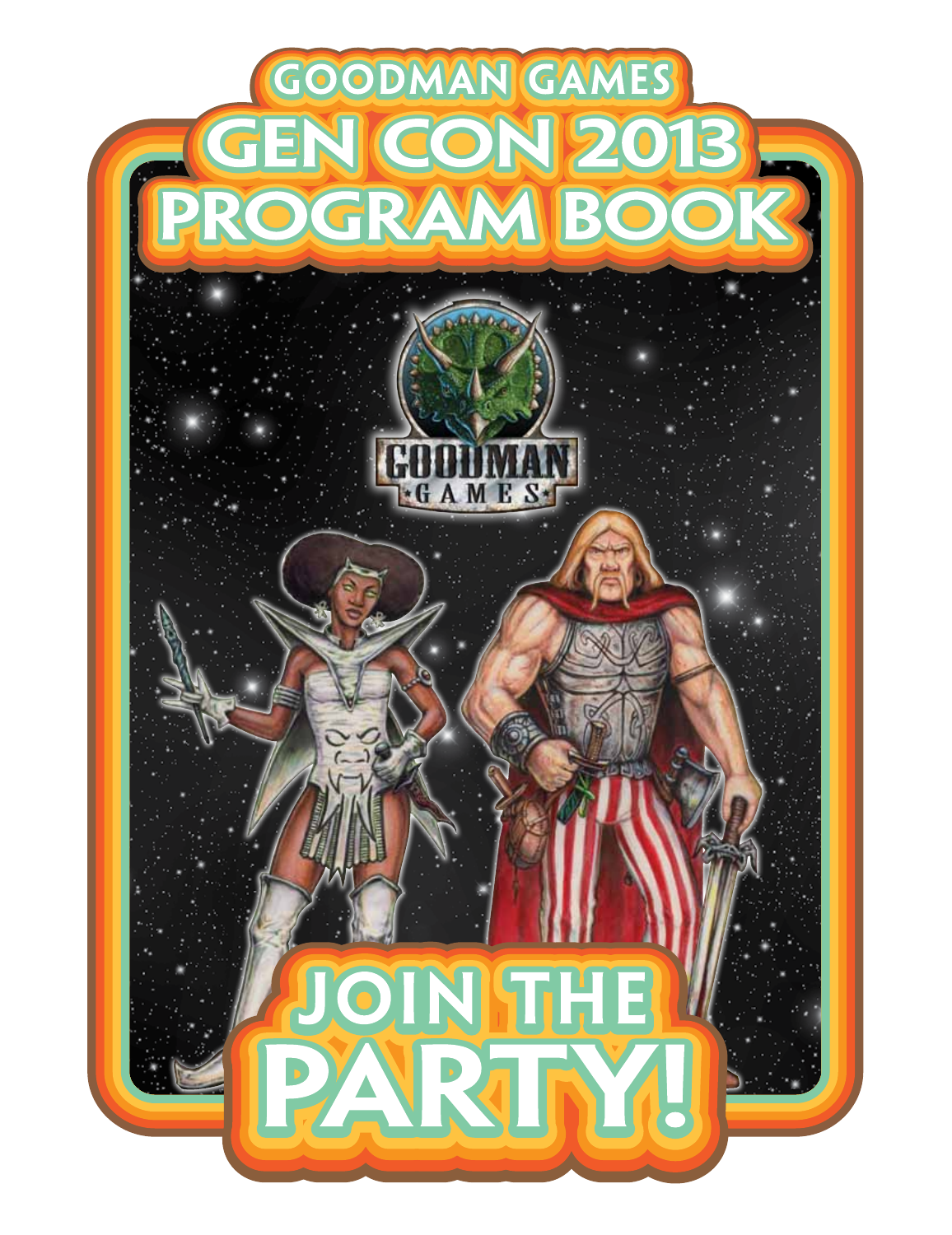

Joseph

Goodman here, happy to welcome you to another exciting Gen Con! This year marks the twelfth anniversary of Goodman Games, and it's really great to be back at the Big Show for another year.

Our latest game, Dungeon Crawl Classics Role Playing Game, has picked up a lot of fans recently. The second printing just sold out, so you may not be able to buy a copy of DCC RPG here at Gen Con! But there are lots of other exciting products to see at our booth (which is #**1819**, by the way).

This Program Book is a new idea for communicating with our fans. It's full of sneak previews, staff bios, insider info, convention coupons, and other fun tidbits. Let me know if you think we should keep it around next year.

Come by the booth to say hi!

## Table of Contents

| <b>DCC RPG adventure: The Jeweler that Dealt in Stardust.</b> Level 3, by Harley Stroh  28 |  |
|--------------------------------------------------------------------------------------------|--|
|                                                                                            |  |
|                                                                                            |  |
|                                                                                            |  |
| <b>Maximum Xcrawl adventure: 2013 Studio City Crawl.</b> Level 6-8, by Brendan LaSalle  48 |  |
|                                                                                            |  |
|                                                                                            |  |



Copyright 2013 Goodman Games. All rights reserved. And all that other legal stuff.

## Find us online!

www.goodman-games.com

facebook.com/dccrpg and facebook.com/xcrawl

**@goodmangames** on twitter

Dungeon Crawl Classics Role Playing Game on G+